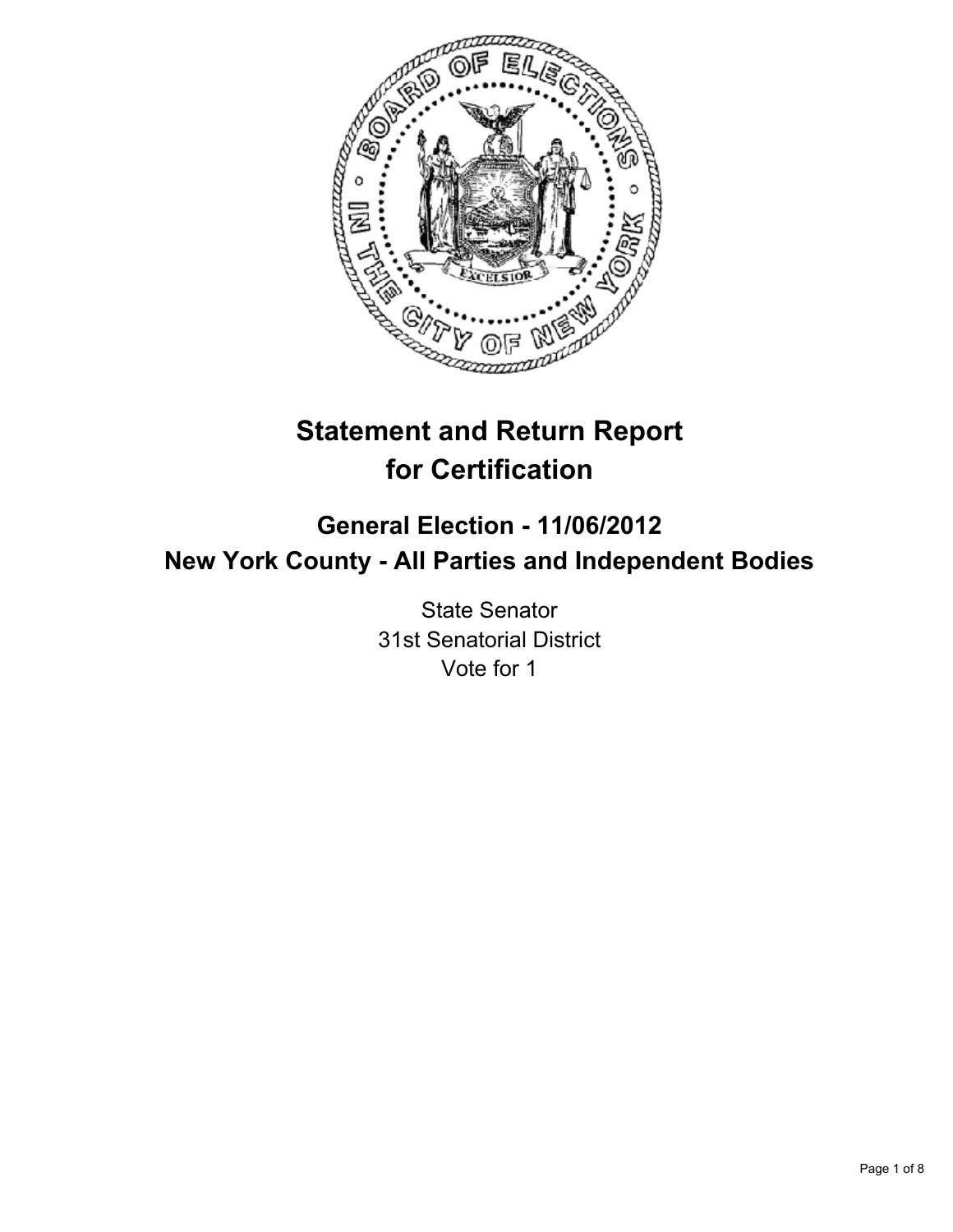

| <b>PUBLIC COUNTER</b>                                    | 16,608       |
|----------------------------------------------------------|--------------|
| <b>EMERGENCY</b>                                         | 0            |
| ABSENTEE/MILITARY                                        | 781          |
| <b>FEDERAL</b>                                           | 470          |
| <b>SPECIAL PRESIDENTIAL</b>                              | 0            |
| <b>AFFIDAVIT</b>                                         | 1,375        |
| <b>Total Ballots</b>                                     | 19,234       |
| Less - Inapplicable Federal/Special Presidential Ballots | (470)        |
| <b>Total Applicable Ballots</b>                          | 18,764       |
| ADRIANO ESPAILLAT (DEMOCRATIC)                           | 13,124       |
| MARTIN CHICON (REPUBLICAN)                               | 2,555        |
| ARTYOM TKACHENKO (WRITE-IN)                              | 1            |
| BILL PERKINS (WRITE-IN)                                  | 1            |
| <b>BRADLEY SACKS (WRITE-IN)</b>                          | 1            |
| CORRINNE BEREZUK (WRITE-IN)                              | $\mathbf{1}$ |
| DEBORAH HUBERMAN (WRITE-IN)                              | $\mathbf 1$  |
| FRANK COLEN (WRITE-IN)                                   | $\mathbf{1}$ |
| <b>GRANT VALENTINE (WRITE-IN)</b>                        | 1            |
| <b>GUILLERMO LINARES (WRITE-IN)</b>                      | $\mathbf{1}$ |
| JEREMY MATHIS (WRITE-IN)                                 | 1            |
| JERRY GOLDFEDER (WRITE-IN)                               | 1            |
| LEONARD BLOOM (WRITE-IN)                                 | 1            |
| LINDA FENTUNA (WRITE-IN)                                 | $\mathbf{1}$ |
| NOAH GOTHBAUM (WRITE-IN)                                 | 1            |
| OLIVER HARDY (WRITE-IN)                                  | 1            |
| STEVE VILLANUEVA (WRITE-IN)                              | 1            |
| UNATTRIBUTABLE WRITE-IN (WRITE-IN)                       | 4            |
| <b>Total Votes</b>                                       | 15,698       |
| Unrecorded                                               | 3,066        |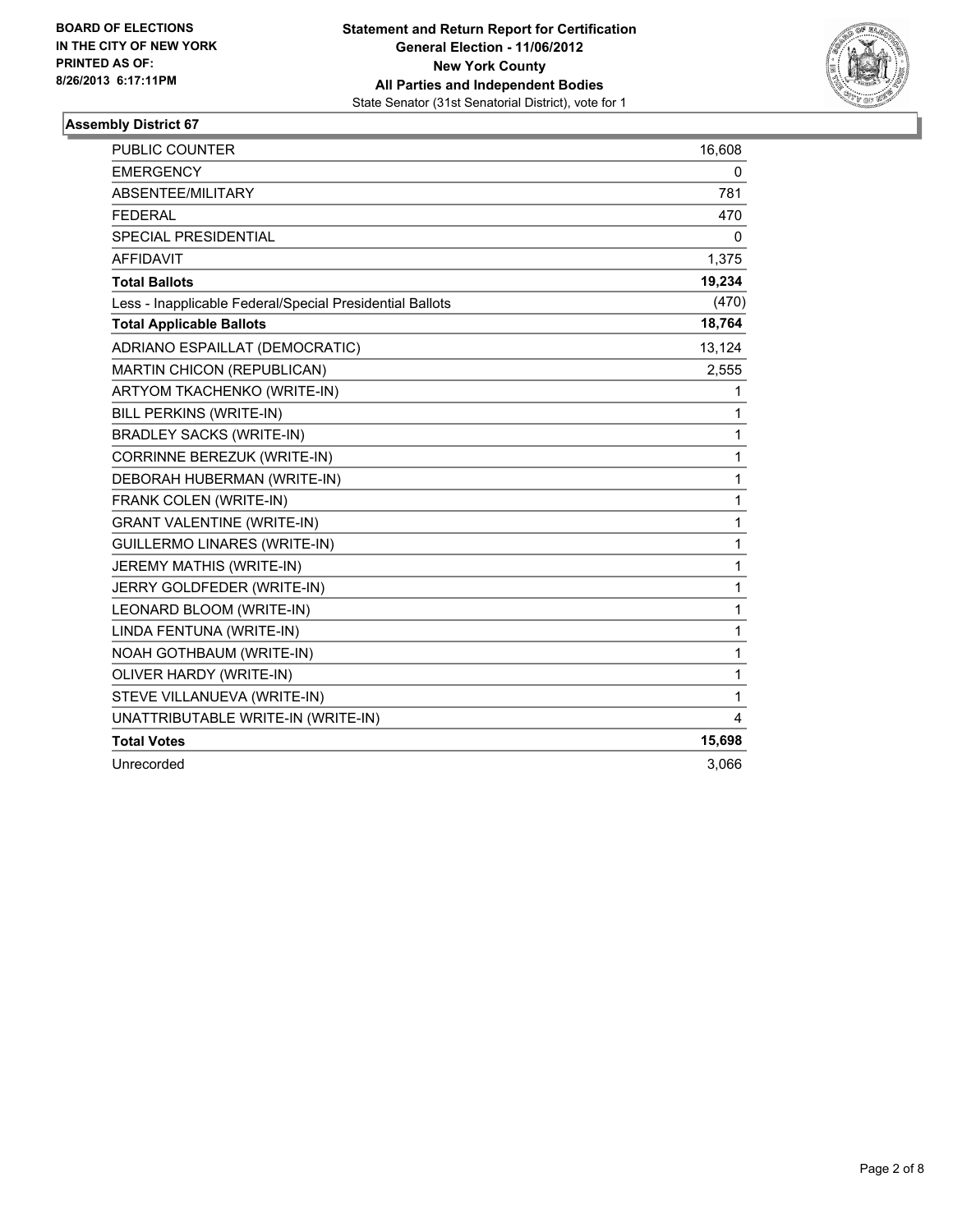

| <b>PUBLIC COUNTER</b>                                    | 14,850       |
|----------------------------------------------------------|--------------|
| <b>EMERGENCY</b>                                         | 206          |
| ABSENTEE/MILITARY                                        | 773          |
| <b>FEDERAL</b>                                           | 453          |
| <b>SPECIAL PRESIDENTIAL</b>                              | $\mathbf{0}$ |
| <b>AFFIDAVIT</b>                                         | 1,040        |
| <b>Total Ballots</b>                                     | 17,322       |
| Less - Inapplicable Federal/Special Presidential Ballots | (453)        |
| <b>Total Applicable Ballots</b>                          | 16,869       |
| ADRIANO ESPAILLAT (DEMOCRATIC)                           | 12,906       |
| <b>MARTIN CHICON (REPUBLICAN)</b>                        | 1,558        |
| ALAN FLANKS (WRITE-IN)                                   | 1            |
| ALYSSA RENTAS (WRITE-IN)                                 | $\mathbf{1}$ |
| BILL PERKINS (WRITE-IN)                                  | 2            |
| COLINA CLERK (WRITE-IN)                                  | 1            |
| <b>GUILLERMO LINARES (WRITE-IN)</b>                      | 1            |
| IAN CUNNINGHAM (WRITE-IN)                                | 1            |
| JACK DUCH (WRITE-IN)                                     | 1            |
| <b>JESSICA VENTURA (WRITE-IN)</b>                        | $\mathbf{1}$ |
| MICHAEL BLOOMBERG (WRITE-IN)                             | $\mathbf{1}$ |
| RALPH C. DAWSON (WRITE-IN)                               | 1            |
| TOD VACCAO (WRITE-IN)                                    | 1            |
| UNATTRIBUTABLE WRITE-IN (WRITE-IN)                       | 4            |
| WILLIAM S. HINDIN (WRITE-IN)                             | $\mathbf{1}$ |
| <b>Total Votes</b>                                       | 14,481       |
| Unrecorded                                               | 2,388        |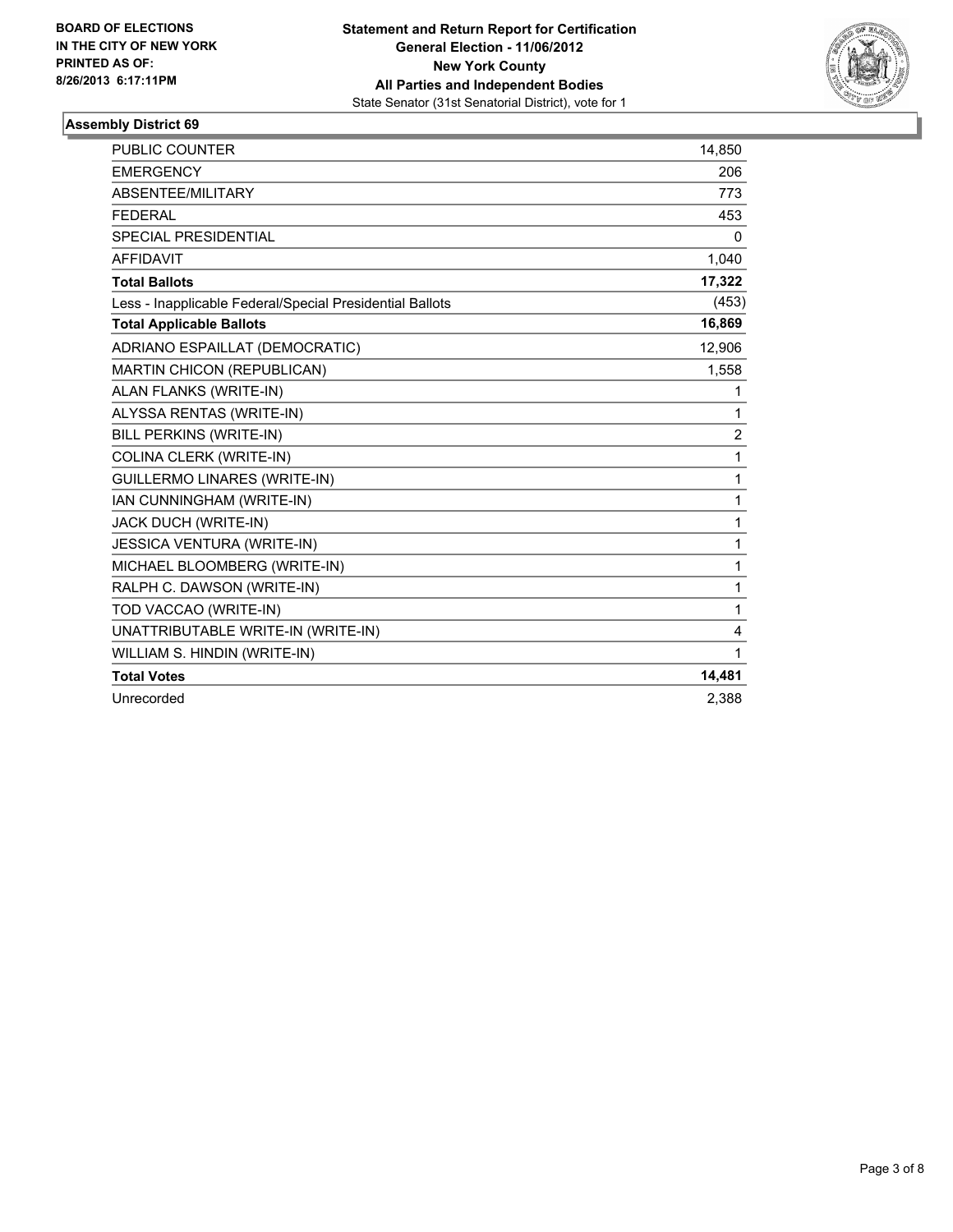

| <b>PUBLIC COUNTER</b>                                    | 6,472 |
|----------------------------------------------------------|-------|
| <b>EMERGENCY</b>                                         | 124   |
| ABSENTEE/MILITARY                                        | 110   |
| <b>FEDERAL</b>                                           | 41    |
| SPECIAL PRESIDENTIAL                                     | 0     |
| <b>AFFIDAVIT</b>                                         | 819   |
| <b>Total Ballots</b>                                     | 7,566 |
| Less - Inapplicable Federal/Special Presidential Ballots | (41)  |
| <b>Total Applicable Ballots</b>                          | 7,525 |
| ADRIANO ESPAILLAT (DEMOCRATIC)                           | 5,762 |
| <b>MARTIN CHICON (REPUBLICAN)</b>                        | 234   |
| ALBERT PESANT (WRITE-IN)                                 | 1     |
| CRAIG KOOPER (WRITE-IN)                                  | 1     |
| DIMITRI STATHAS (WRITE-IN)                               | 1     |
| <b>GRACE PALEY (WRITE-IN)</b>                            | 1     |
| PHIL LESH (WRITE-IN)                                     | 1     |
| UNATTRIBUTABLE WRITE-IN (WRITE-IN)                       | 1     |
| WILLIAM H. BURGESS III (WRITE-IN)                        | 1     |
| <b>Total Votes</b>                                       | 6,003 |
| Unrecorded                                               | 1,522 |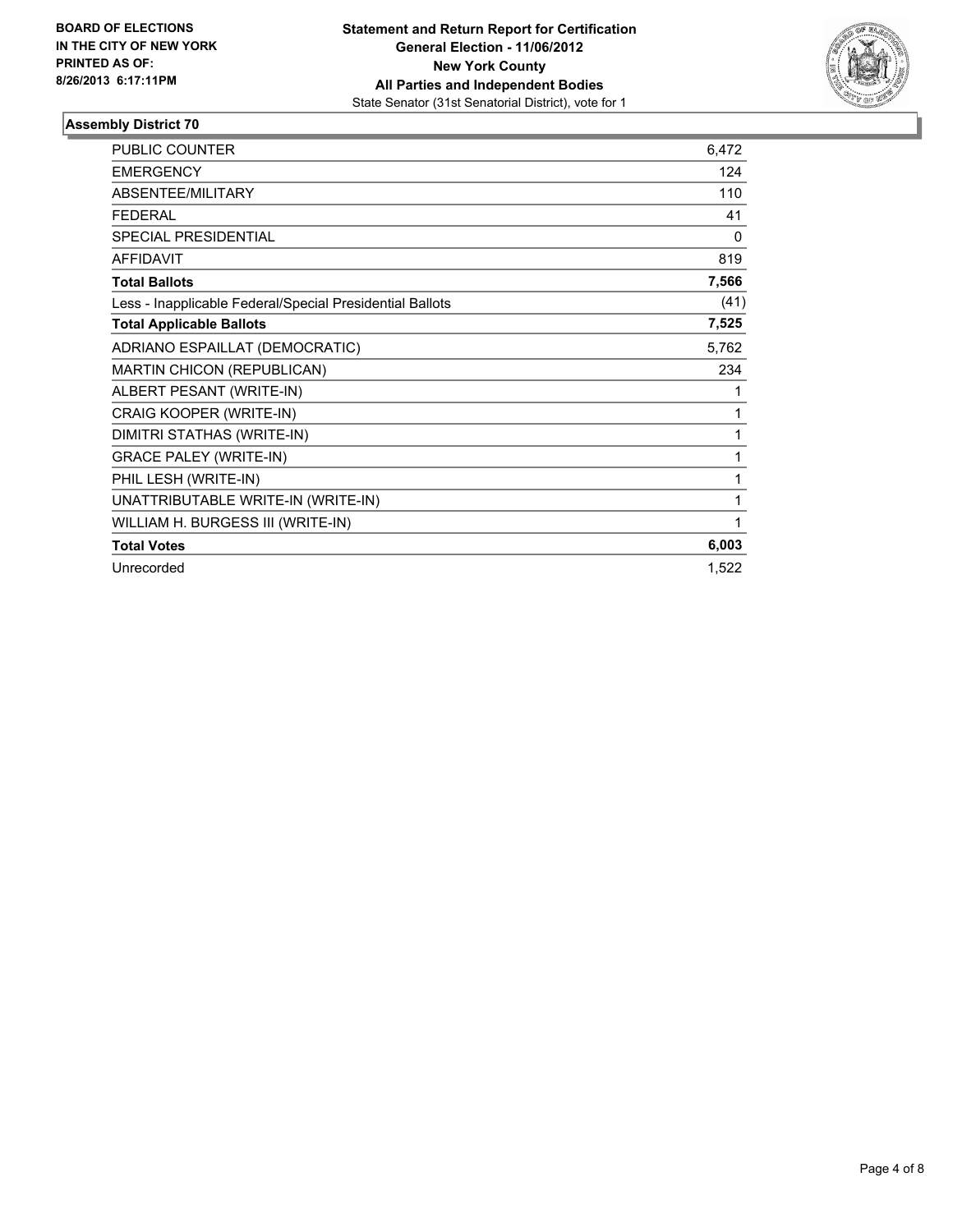

| <b>PUBLIC COUNTER</b>                                    | 24,810                  |
|----------------------------------------------------------|-------------------------|
| <b>EMERGENCY</b>                                         | 57                      |
| ABSENTEE/MILITARY                                        | 586                     |
| <b>FEDERAL</b>                                           | 302                     |
| <b>SPECIAL PRESIDENTIAL</b>                              | 0                       |
| <b>AFFIDAVIT</b>                                         | 2,434                   |
| <b>Total Ballots</b>                                     | 28,189                  |
| Less - Inapplicable Federal/Special Presidential Ballots | (302)                   |
| <b>Total Applicable Ballots</b>                          | 27,887                  |
| ADRIANO ESPAILLAT (DEMOCRATIC)                           | 21,571                  |
| MARTIN CHICON (REPUBLICAN)                               | 1,682                   |
| ALICIA BARKSDALE (WRITE-IN)                              | 1                       |
| BILL CLINTON (WRITE-IN)                                  | 2                       |
| BILL PERKINS (WRITE-IN)                                  | 1                       |
| CHARLES B. RANGEL (WRITE-IN)                             | 1                       |
| DAVID DE LA NUEZ (WRITE-IN)                              | $\mathbf{1}$            |
| DEREK DICKEY (WRITE-IN)                                  | 1                       |
| EVELYN ROMAN (WRITE-IN)                                  | 1                       |
| FRANZ LEICHTER (WRITE-IN)                                | 1                       |
| <b>GRAHAM CIRAVLO (WRITE-IN)</b>                         | $\mathbf{1}$            |
| GUILLERMO LINARES (WRITE-IN)                             | $\overline{\mathbf{c}}$ |
| JOHN GIBSON (WRITE-IN)                                   | 1                       |
| MARK LEVINE (WRITE-IN)                                   | $\mathbf 1$             |
| NEER ASHERRE (WRITE-IN)                                  | $\mathbf{1}$            |
| RICHARD CIPOLLA (WRITE-IN)                               | 1                       |
| ROBERT JACKSON (WRITE-IN)                                | 1                       |
| RONALD GILCHRIST (WRITE-IN)                              | 1                       |
| STEPHEN RUSZCZYK (WRITE-IN)                              | $\mathbf{1}$            |
| STEVE PAULINA (WRITE-IN)                                 | 1                       |
| TUVIA LASDUN (WRITE-IN)                                  | 1                       |
| UNATTRIBUTABLE WRITE-IN (WRITE-IN)                       | 9                       |
| <b>Total Votes</b>                                       | 23,283                  |
| Unrecorded                                               | 4,604                   |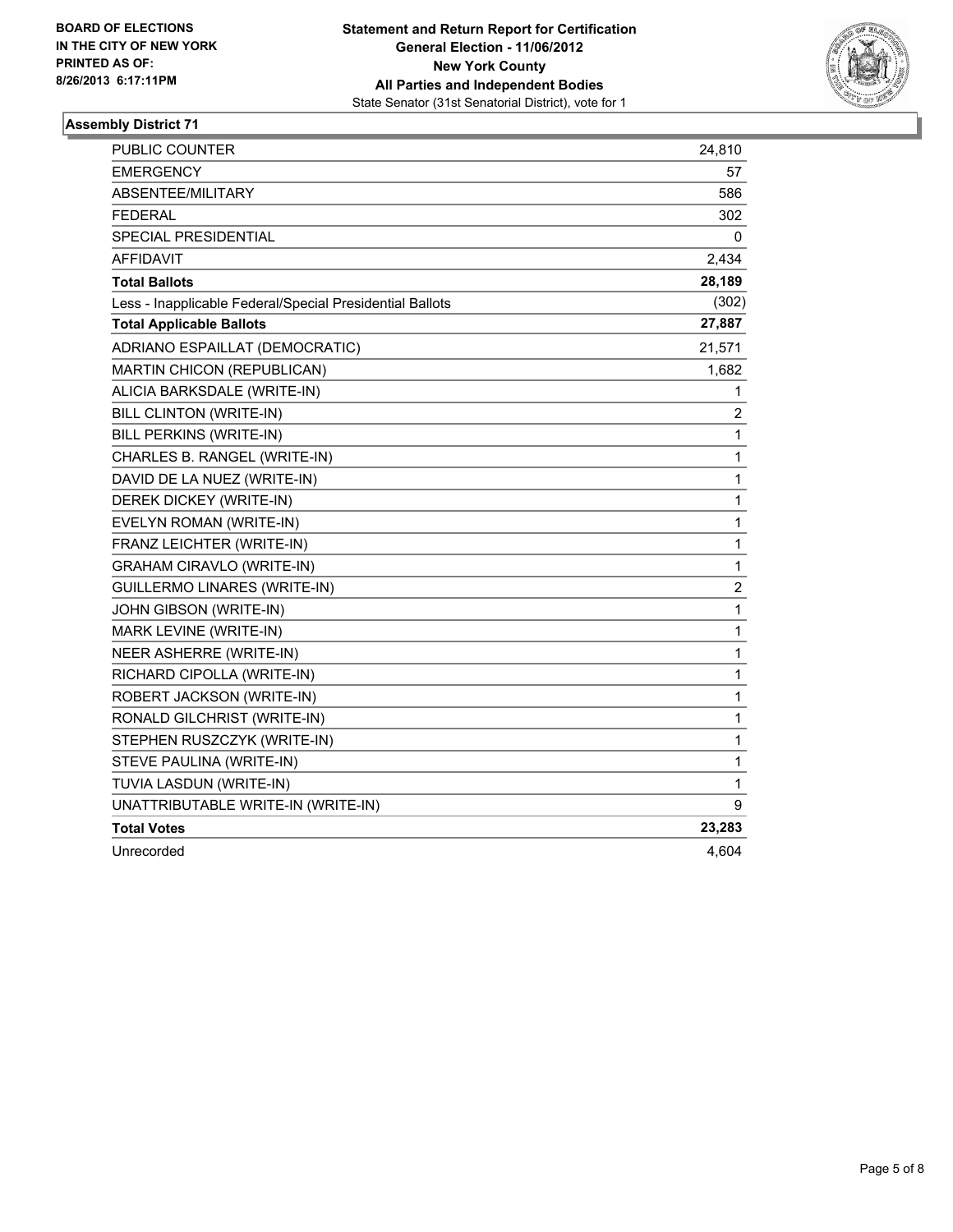

| PUBLIC COUNTER                                           | 35,750         |
|----------------------------------------------------------|----------------|
| <b>EMERGENCY</b>                                         | 98             |
| ABSENTEE/MILITARY                                        | 531            |
| <b>FEDERAL</b>                                           | 316            |
| SPECIAL PRESIDENTIAL                                     | 0              |
| <b>AFFIDAVIT</b>                                         | 3,431          |
| <b>Total Ballots</b>                                     | 40,126         |
| Less - Inapplicable Federal/Special Presidential Ballots | (316)          |
| <b>Total Applicable Ballots</b>                          | 39,810         |
| ADRIANO ESPAILLAT (DEMOCRATIC)                           | 31,367         |
| MARTIN CHICON (REPUBLICAN)                               | 2,125          |
| ANDREW DUKGOD YORK (WRITE-IN)                            | 1              |
| <b>BARACK OBAMA (WRITE-IN)</b>                           | 1              |
| CARLA C. ZANCANI (WRITE-IN)                              | $\mathbf 1$    |
| CHLOE TRIBICH (WRITE-IN)                                 | $\mathbf{1}$   |
| ED GOLDMAN (WRITE-IN)                                    | $\mathbf{1}$   |
| ERIC SCHNEIDERMAN (WRITE-IN)                             | $\mathbf{1}$   |
| <b>GUILLERMO LINARES (WRITE-IN)</b>                      | 5              |
| HARLAN PRUDEN (WRITE-IN)                                 | $\mathbf{1}$   |
| JASON JUNEWICZ (WRITE-IN)                                | $\mathbf 1$    |
| JASON ROSENBERG (WRITE-IN)                               | $\mathbf 1$    |
| JOHN ERVIN ROGERS (WRITE-IN)                             | $\mathbf{1}$   |
| MARK LEVINE (WRITE-IN)                                   | $\overline{c}$ |
| MONICA AUSTIN (WRITE-IN)                                 | $\mathbf{1}$   |
| OMAR TEJADA (WRITE-IN)                                   | $\mathbf 1$    |
| POPEYE UBU (WRITE-IN)                                    | $\mathbf 1$    |
| RICHARD HERRERA (WRITE-IN)                               | $\mathbf 1$    |
| ROBERT S. HANSEN (WRITE-IN)                              | $\mathbf{1}$   |
| STEVEN YAROS (WRITE-IN)                                  | $\overline{2}$ |
| UNATTRIBUTABLE WRITE-IN (WRITE-IN)                       | 15             |
| <b>Total Votes</b>                                       | 33,531         |
| Unrecorded                                               | 6,279          |
| <b>Assembly District 75</b>                              |                |

| <b>PUBLIC COUNTER</b>                                    | 553 |
|----------------------------------------------------------|-----|
| <b>EMERGENCY</b>                                         | 0   |
| ABSENTEE/MILITARY                                        | 18  |
| <b>FEDERAL</b>                                           | 7   |
| <b>SPECIAL PRESIDENTIAL</b>                              | 0   |
| <b>AFFIDAVIT</b>                                         | 70  |
| <b>Total Ballots</b>                                     | 648 |
| Less - Inapplicable Federal/Special Presidential Ballots | (7) |
| <b>Total Applicable Ballots</b>                          | 641 |
| ADRIANO ESPAILLAT (DEMOCRATIC)                           | 433 |
| <b>MARTIN CHICON (REPUBLICAN)</b>                        | 36  |
| <b>Total Votes</b>                                       | 469 |
| Unrecorded                                               | 172 |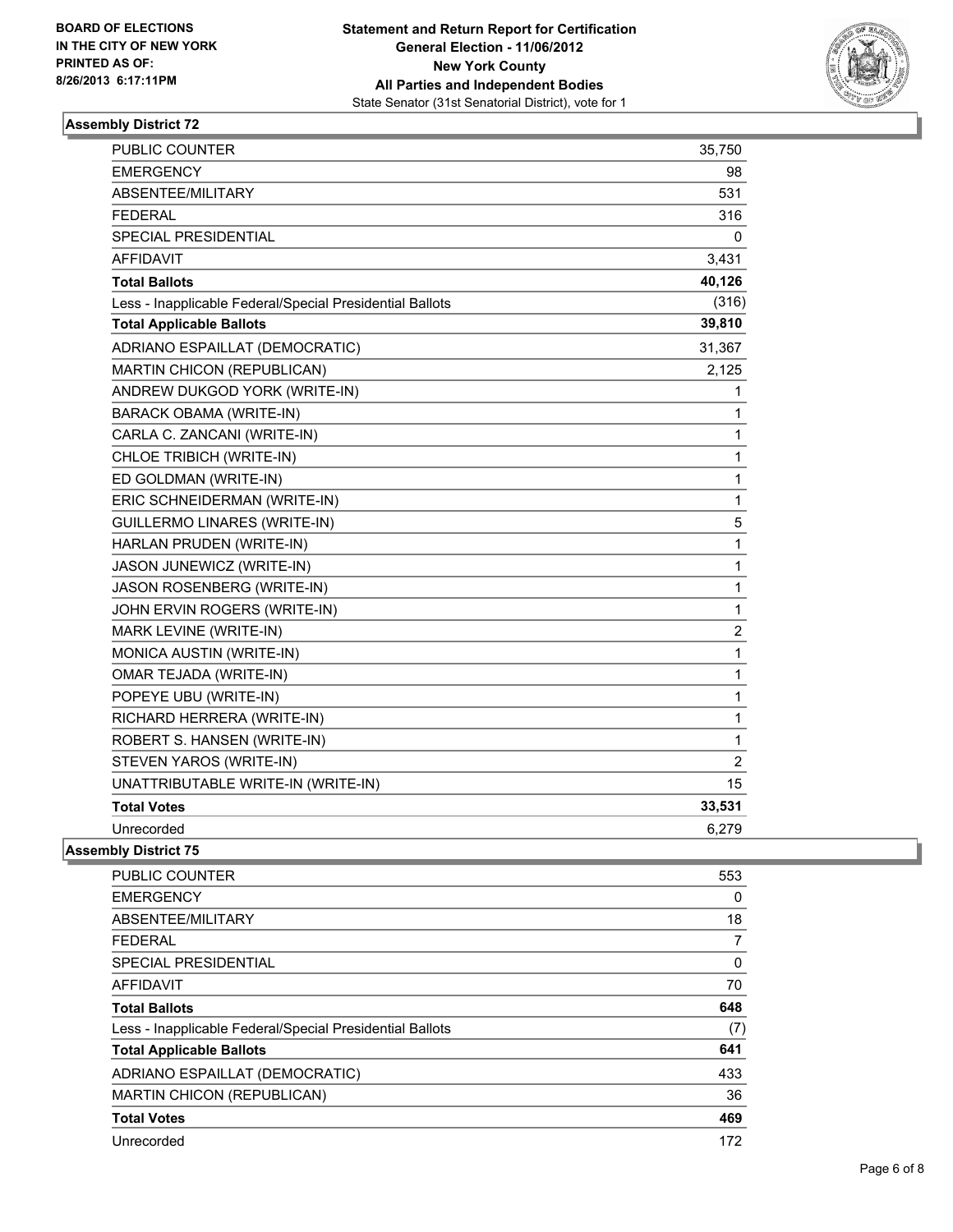

#### **Total for State Senator (31st Senatorial District) - New York County**

| <b>PUBLIC COUNTER</b>                                    | 99,043  |
|----------------------------------------------------------|---------|
| EMERGENCY                                                | 485     |
| ABSENTEE/MILITARY                                        | 2,799   |
| <b>FEDERAL</b>                                           | 1,589   |
| SPECIAL PRESIDENTIAL                                     | 0       |
| <b>AFFIDAVIT</b>                                         | 9,169   |
| <b>Total Ballots</b>                                     | 113,085 |
| Less - Inapplicable Federal/Special Presidential Ballots | (1,589) |
| <b>Total Applicable Ballots</b>                          | 111,496 |
| ADRIANO ESPAILLAT (DEMOCRATIC)                           | 85,163  |
| MARTIN CHICON (REPUBLICAN)                               | 8,190   |
| ALAN FLANKS (WRITE-IN)                                   | 1       |
| ALBERT PESANT (WRITE-IN)                                 | 1       |
| ALICIA BARKSDALE (WRITE-IN)                              | 1       |
| ALYSSA RENTAS (WRITE-IN)                                 | 1       |
| ANDREW DUKGOD YORK (WRITE-IN)                            | 1       |
| ARTYOM TKACHENKO (WRITE-IN)                              | 1       |
| <b>BARACK OBAMA (WRITE-IN)</b>                           | 1       |
| BILL CLINTON (WRITE-IN)                                  | 2       |
| BILL PERKINS (WRITE-IN)                                  | 4       |
| <b>BRADLEY SACKS (WRITE-IN)</b>                          | 1       |
| CARLA C. ZANCANI (WRITE-IN)                              | 1       |
| CHARLES B. RANGEL (WRITE-IN)                             | 1       |
| CHLOE TRIBICH (WRITE-IN)                                 | 1       |
| COLINA CLERK (WRITE-IN)                                  | 1       |
| CORRINNE BEREZUK (WRITE-IN)                              | 1       |
| CRAIG KOOPER (WRITE-IN)                                  | 1       |
| DAVID DE LA NUEZ (WRITE-IN)                              | 1       |
| DEBORAH HUBERMAN (WRITE-IN)                              | 1       |
| DEREK DICKEY (WRITE-IN)                                  | 1       |
| DIMITRI STATHAS (WRITE-IN)                               | 1       |
| ED GOLDMAN (WRITE-IN)                                    | 1       |
| ERIC SCHNEIDERMAN (WRITE-IN)                             | 1       |
| EVELYN ROMAN (WRITE-IN)                                  | 1       |
| FRANK COLEN (WRITE-IN)                                   | 1       |
| FRANZ LEICHTER (WRITE-IN)                                | 1       |
| <b>GRACE PALEY (WRITE-IN)</b>                            | 1       |
| <b>GRAHAM CIRAVLO (WRITE-IN)</b>                         | 1       |
| <b>GRANT VALENTINE (WRITE-IN)</b>                        | 1       |
| GUILLERMO LINARES (WRITE-IN)                             | 9       |
| HARLAN PRUDEN (WRITE-IN)                                 | 1       |
| IAN CUNNINGHAM (WRITE-IN)                                | 1       |
| JACK DUCH (WRITE-IN)                                     | 1       |
| JASON JUNEWICZ (WRITE-IN)                                | 1       |
| JASON ROSENBERG (WRITE-IN)                               | 1       |
| JEREMY MATHIS (WRITE-IN)                                 | 1       |
|                                                          |         |